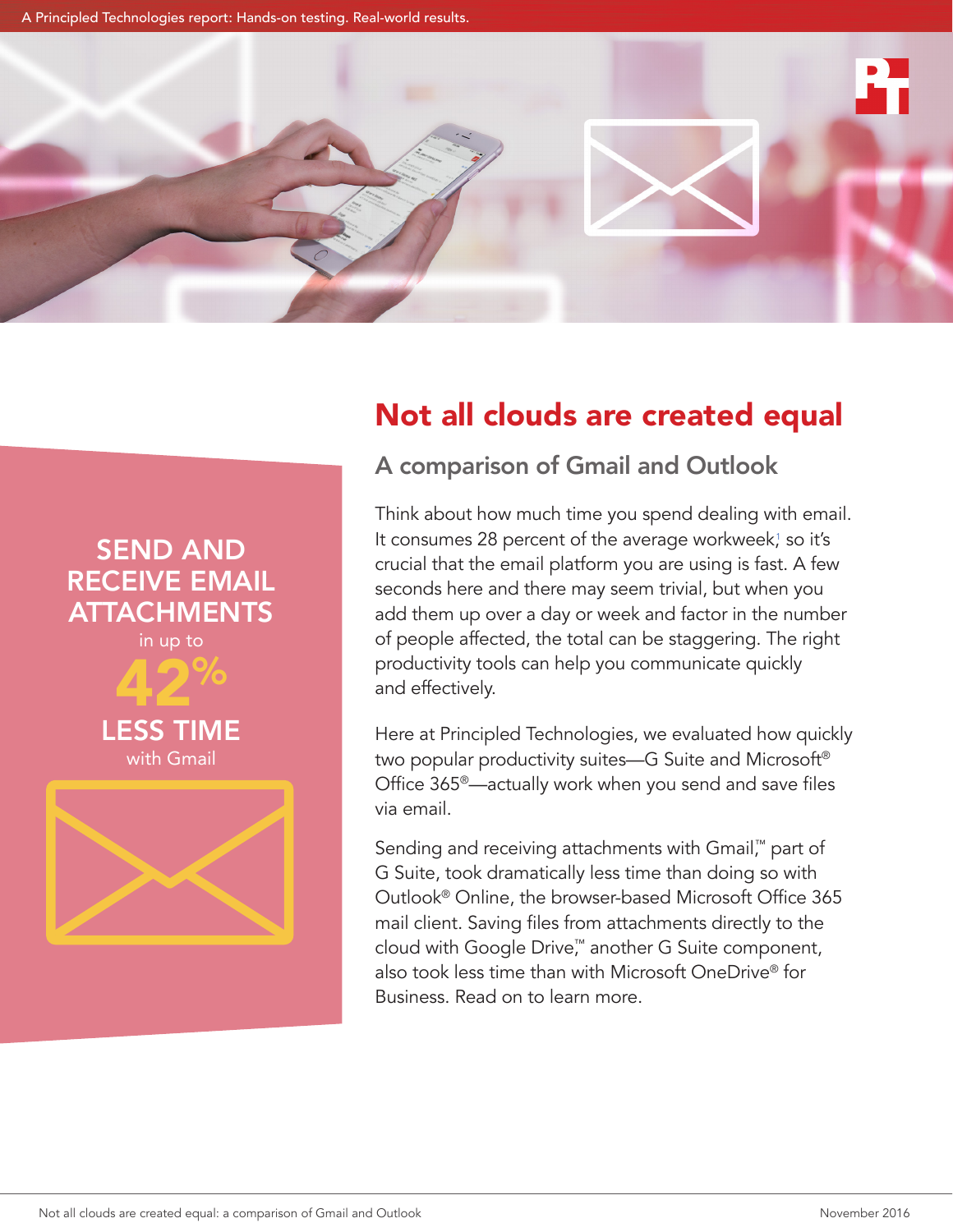## Give your projects the time and attention they deserve

Think about how many times a day you use email to conduct business, communicate with your teammates, and get input from others. If you can reduce the wait time involved with every email you send, you have more time to focus on work.



We timed how long it took to send and receive email attachments on laptops and smartphones running a variety of operating systems, browsers, and apps. We used both Gmail and Outlook for email, and we used Google Drive and Microsoft OneDrive for Business to upload attachments to the cloud.

Gmail and Google Drive took less time to complete tests across the board. This means you can spend more time focusing on project outcomes and less time staring at your inbox.

### The clock is ticking…

Keep reading to explore a few real-world scenarios in which we tested the speed of each cloud email solution.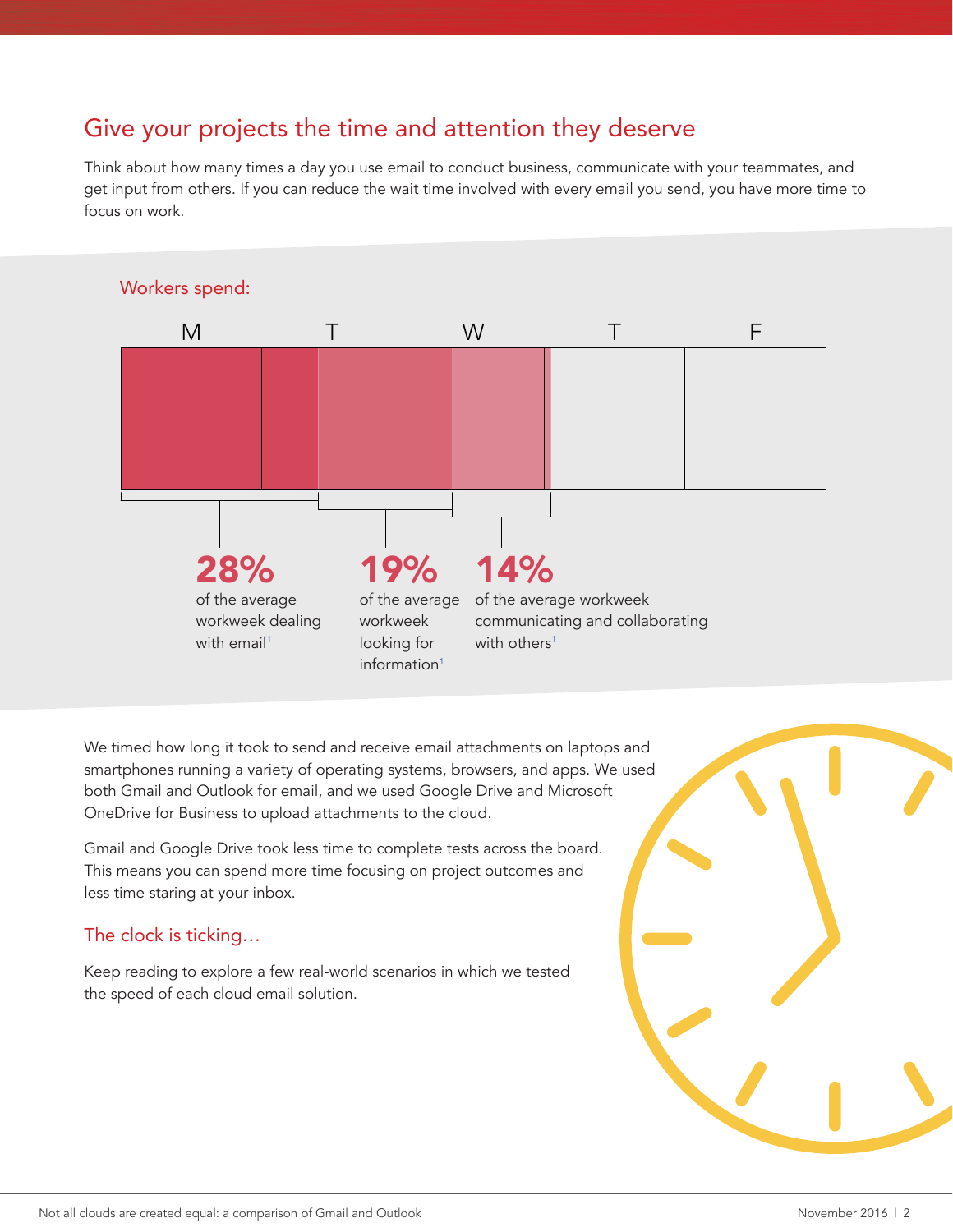## "Let me check that for you real quick!"

Laney is a commercial real estate developer. A prospective client sends her financial spreadsheets from their bank while she's putting together their deal.

Our results show that using Gmail could save Laney up to 26 seconds every time she previews these email attachments on her phone.

If Laney wants to use her phone to quickly retrieve a bit of information from a file while meeting with that particular client, the 2- or 3-second delay with Gmail means she can honestly say, "Let me check that for you real quick!" That's a lot more professional than the awkward 9- to 18-second silence she and her client might experience while waiting for the same files to open with Outlook.



Not all clouds are created equal: a comparison of Gmail and Outlook November 2016 | 3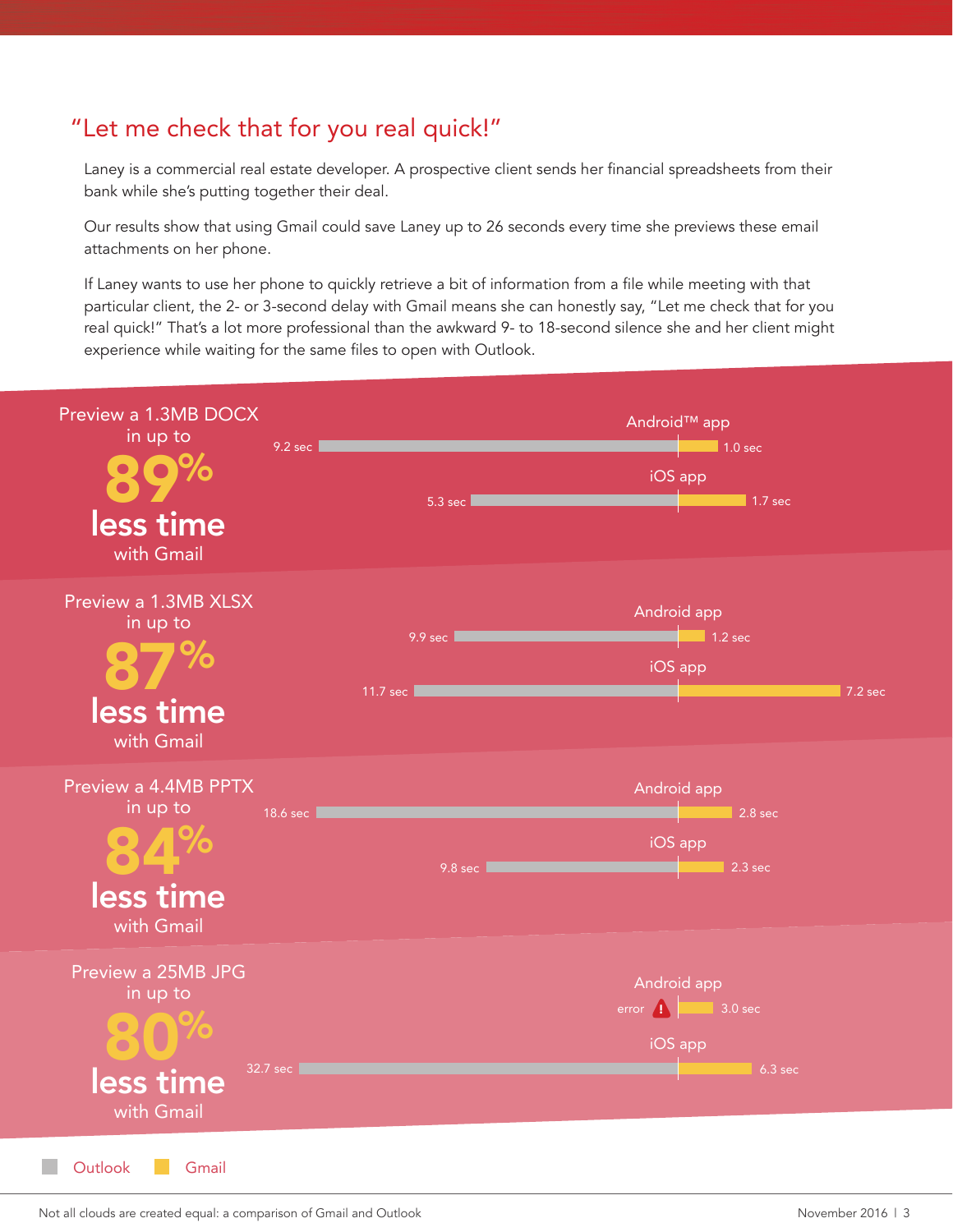## Every second counts

Jamal is a human resources manager for a company that employs over a thousand people. He's reviewing training documentation to ensure new employees start off on the right foot. Because his company uses Gmail, every worker, including Jamal, can open cloud-hosted files in just over half the time it would take when using Outlook Online.

And those seconds do add up: Saving just two seconds every time you open a shared cloud document in email (with, say, 10 emails per day across a thousand people) can reduce the company's cumulative wait time by almost 28 person-hours over the course of a week. Decreasing lag time means employees have more usable time to be productive and spend less time waiting in frustration for files to open.



Outlook Gmail

 $\mathcal{L}^{\text{eff}}$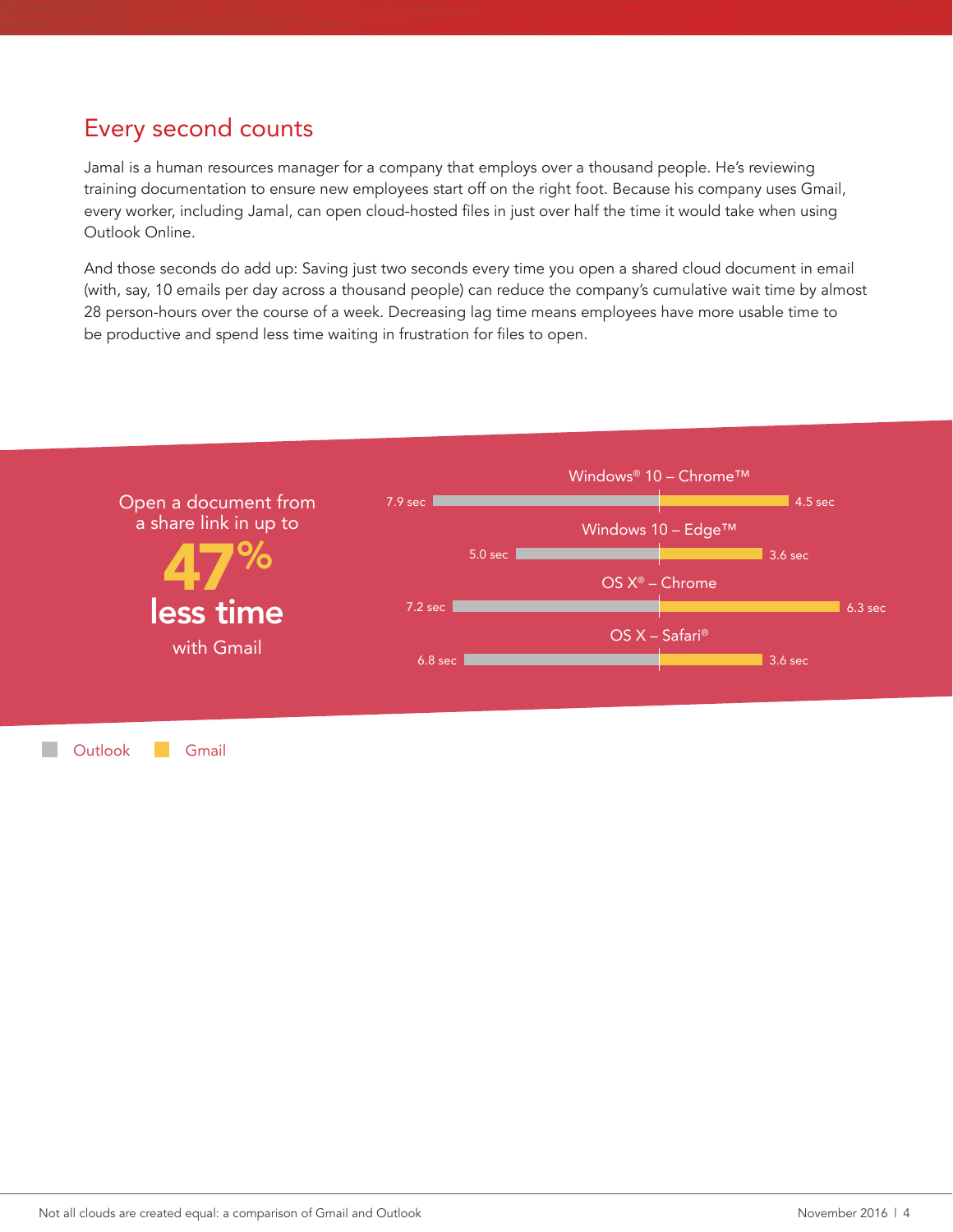## Time doesn't wait for a hard deadline

Carlos is a geologist for a natural resource agency. He will be presenting study results to leaders from across the country at a special symposium tomorrow. First, though, he needs one of his colleagues, who doesn't work in his office or use G Suite, to verify findings from a high-resolution satellite photo. Carlos emails her the slide deck and the photo.

As our tests show, if Carlos uses Gmail, this process takes much less time than it would if he used Outlook Online. Once his colleague verifies the findings, Carlos can save the image to the project directory on Google Drive in up to 90 percent less time than it would take to save to Microsoft OneDrive for Business. He can then add it to the presentation.

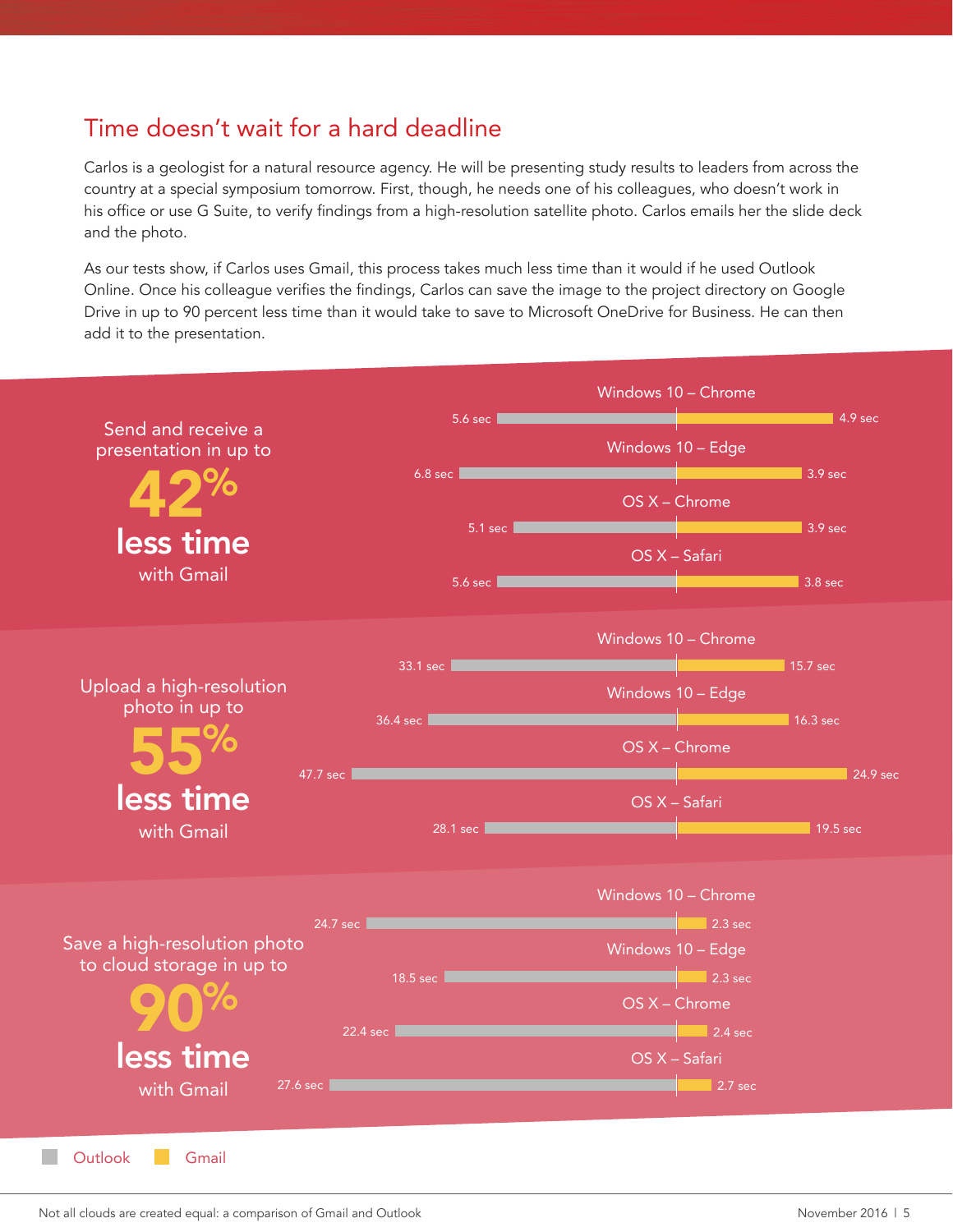### Get the word out sooner rather than later

The elementary school where LaShonda teaches will be hosting a regional teacher's seminar next week. Today, she sends all participants an email inviting them to attend the "Introducing Students to Braille" session she's coordinating as part of the seminar. This email outlines the objectives of the session and includes a factsheet as an attachment.

Our data shows that regardless of the operating system or browser they used, attendees using Gmail could see LaShonda's invitation in their inboxes in up to 29 percent less time if she used Gmail instead of Outlook Online. There are only 25 spots in this study group, so the sooner they get the info, the quicker her colleagues can reserve a spot.



Outlook Gmail**COL**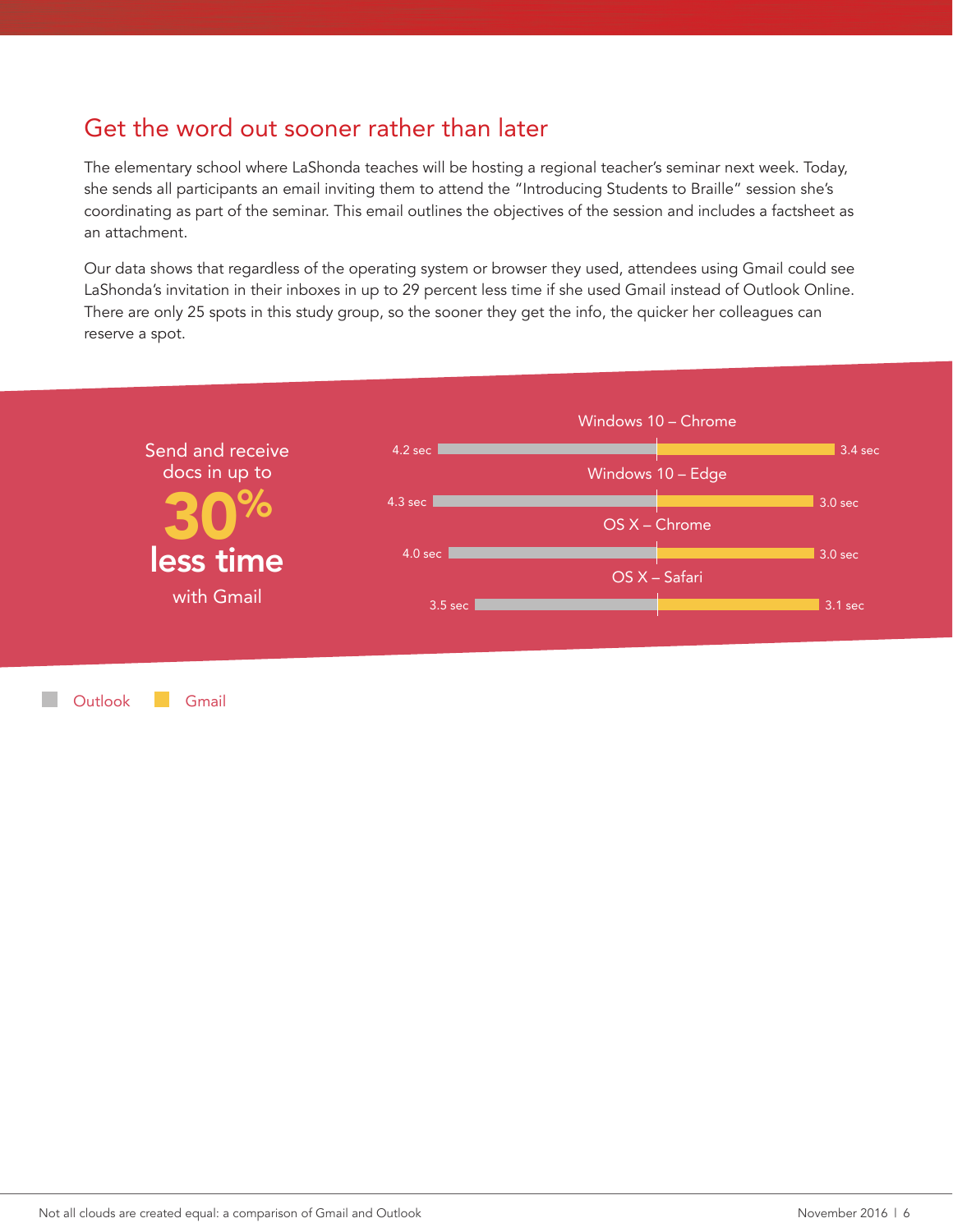## Conclusion: Don't let the transfer of information slow you down

You've done the work and now it's time to share it. Effective exchanges of information keep everyone up to speed on a project, whether they're teammates or clients. The longer it takes important emails to reach recipients, the more frustrating it can be for everyone. Extreme delays can lead to missed deadlines and opportunities.



In our hands-on testing with laptops and smartphones, sending and receiving files using Gmail took as little as 58 percent of the time that Microsoft Outlook took. As our real-life scenarios show, the seconds really add up when you look at a full day's work.

Want to try out the tests yourself? Follow the methodologies at the end of the report.

This is the fourth report in our five-part series that examines the performance of collaboration and productivity tools from G Suite and Microsoft Office 365. Read the entire series for a complete picture of how the cloud you choose can affect your business.

Additional reports in the "Not all clouds are created equal" series:

- [A comparison of Google Docs™ and Microsoft Word Online](http://facts.pt/jHRnW2)
- [A comparison of Google Drive, Microsoft OneDrive for Business, and SharePoint® Online](http://facts.pt/pXCZuf)
- [A comparison of Google Hangouts™ and Skype™ for Business](http://facts.pt/gh24hC)
- A comparison of [Google Sites™ and Microsoft SharePoint Online](http://facts.pt/Kwn98T)

<span id="page-6-0"></span>1 International Data Corporation (IDC); McKinsey Global Institute (MGI) analysis. [http://www.mckinsey.com/industries/high](http://www.mckinsey.com/industries/high-tech/our-insights/the-social-economy)[tech/our-insights/the-social-economy](http://www.mckinsey.com/industries/high-tech/our-insights/the-social-economy)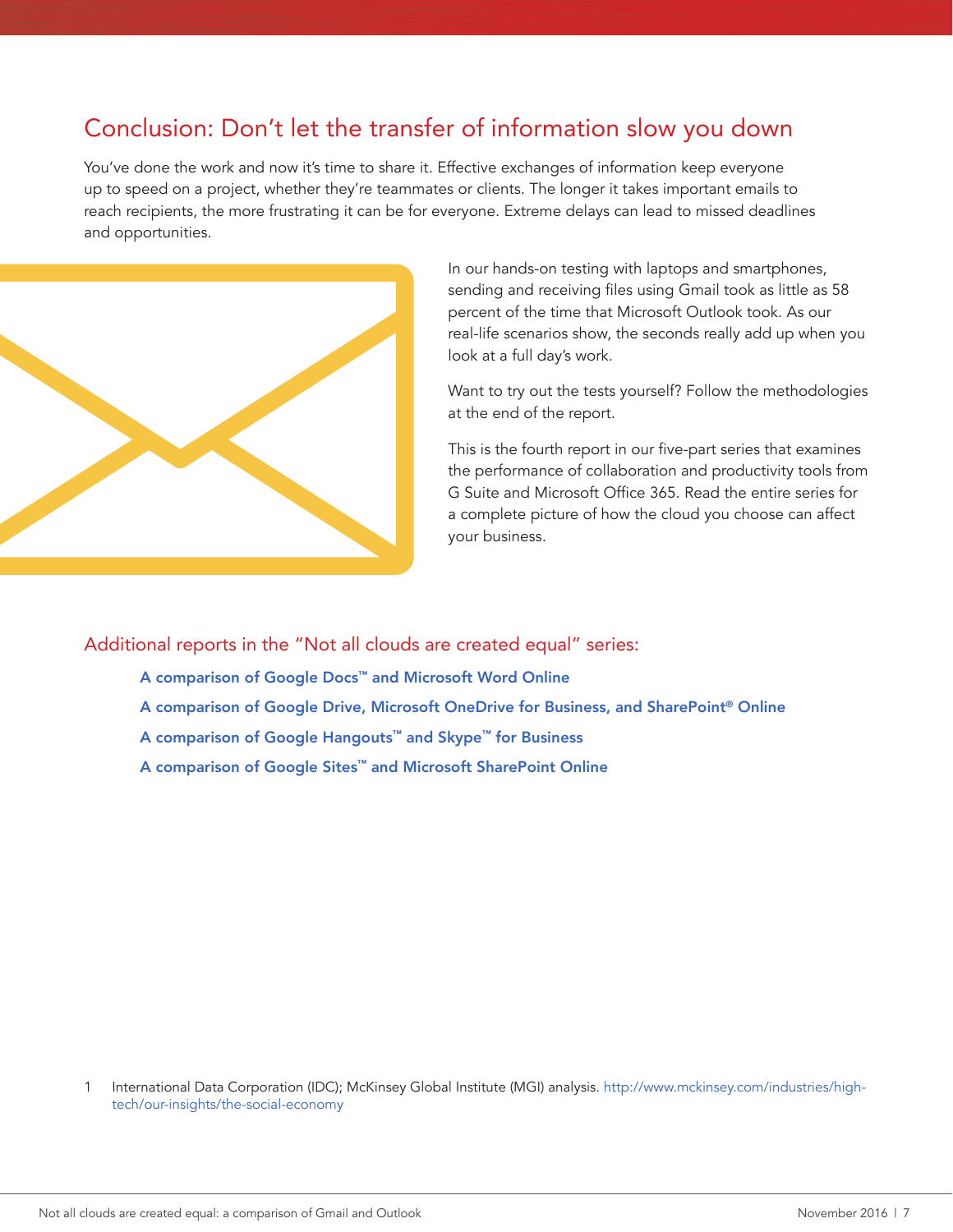On July 19, 2016, we finalized the hardware and software configurations we tested. Updates for current and recently released hardware and software appear often, so unavoidably these configurations may not represent the latest versions available when this report appears. For older systems, we chose configurations representative of typical purchases of those systems. We concluded hands-on testing on July 26, 2016.

On September 29, 2016, Google rebranded Google Apps for Work as "G Suite." We completed our testing prior to that rebranding.

## Appendix A – What we tested

The table below shows the system information for the mobile devices we tested.

| <b>System</b>        | Apple® iPhone® 6s Plus                | Google Nexus™ 6P                    |  |  |
|----------------------|---------------------------------------|-------------------------------------|--|--|
| Processor            |                                       |                                     |  |  |
| Vendor               | Apple                                 | Qualcomm®                           |  |  |
| Model number         | A9 + M9 coprocessor                   | Snapdragon™ 810                     |  |  |
| Core frequency (GHz) | 1.85                                  | $1.95 + 1.55$                       |  |  |
| Number of cores      | $\overline{2}$                        | $8(4 + 4)$                          |  |  |
| Memory               |                                       |                                     |  |  |
| Amount (GB)          | 2 (built-in onboard)                  | 3 (built-in onboard)                |  |  |
| <b>Type</b>          | LPDDR4                                | LPDDR4                              |  |  |
| Graphics             |                                       |                                     |  |  |
| Vendor               | Imagination <sup>®</sup> Technologies | Qualcomm                            |  |  |
| Model number         | PowerVR® GT7600                       | Adreno™ 430                         |  |  |
| Storage              |                                       |                                     |  |  |
| Amount (GB)          | 64                                    | 64                                  |  |  |
| Type                 | <b>NAND Flash</b>                     | <b>NAND Flash</b>                   |  |  |
| Connectivity         |                                       |                                     |  |  |
| Wireless internet    | 802.11ac (802.11a/b/g/n compatible)   | 802.11ac (802.11a/b/g/n compatible) |  |  |
| Cellular             | <b>LTE Advanced</b>                   | <b>LTE Advanced</b>                 |  |  |
| Bluetooth            | 4.2                                   | 4.2                                 |  |  |
| <b>Battery</b>       |                                       |                                     |  |  |
| Type                 | Lithium-polymer                       | Lithium-polymer                     |  |  |
| Size                 | Integrated                            | Integrated                          |  |  |
| Rated capacity (Wh)  | 10.45                                 | 13.11                               |  |  |
| <b>Display</b>       |                                       |                                     |  |  |
| Size                 | 5.5''                                 | 5.7''                               |  |  |
| Type                 | LED-backlit widescreen Multi-Touch    | AMOLED widescreen Multi-Touch       |  |  |
| Resolution           | 1,080 x 1,920                         | 1,440 x 2,560                       |  |  |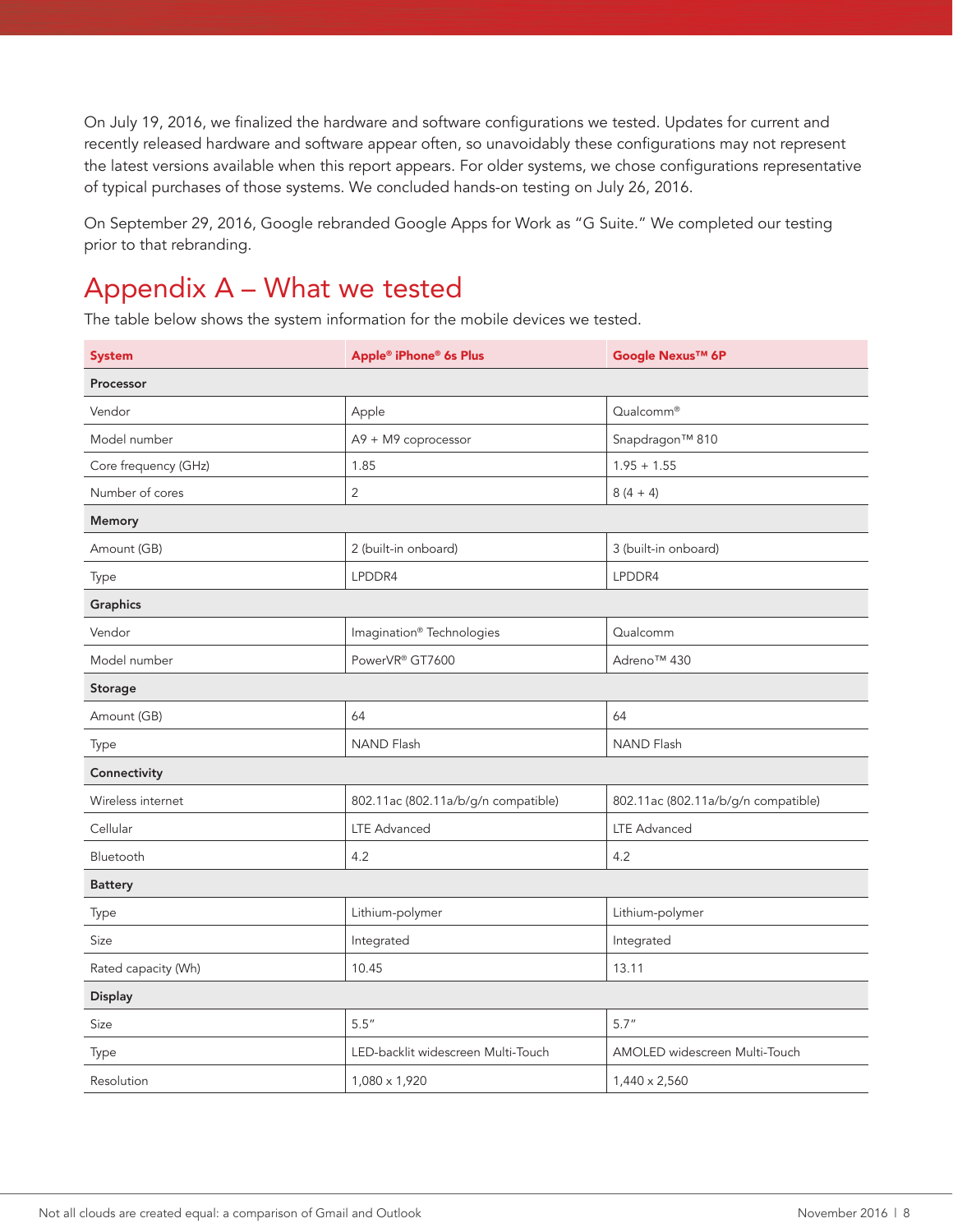| <b>System</b>           | Apple® iPhone® 6s Plus    | Google Nexus™ 6P |  |  |
|-------------------------|---------------------------|------------------|--|--|
| Camera                  |                           |                  |  |  |
| Front-facing (MP)       | 5 (720p FaceTime® HD)     | 8                |  |  |
| Rear-facing (MP)        | 12 (iSight <sup>®</sup> ) | 12.3             |  |  |
| <b>Operating system</b> |                           |                  |  |  |
| Vendor                  | Apple                     | Google           |  |  |
| Name                    | iOS                       | Android          |  |  |
| Build number or version | 9.3.2                     | 6.0.1            |  |  |
| <b>Dimensions</b>       |                           |                  |  |  |
| Height                  | 6.23''                    | 6.27''           |  |  |
| Width                   | 3.07''                    | 3.06''           |  |  |
| Depth                   | 0.29''                    | 0.28''           |  |  |
| Weight (oz.)            | 6.77                      | 6.27             |  |  |

The table below shows the system information for the laptops we tested.

| <b>System</b>        | Apple 13" MacBook Air® (Early 2015) | Lenovo® ThinkPad® X1 Carbon |  |  |
|----------------------|-------------------------------------|-----------------------------|--|--|
| Processor            |                                     |                             |  |  |
| Vendor               | Intel <sup>®</sup>                  | Intel                       |  |  |
| Model number         | Core™ i5-5250U                      | Core i7-6600U               |  |  |
| Core frequency (GHz) | 1.6 (up to 2.7 Turbo Boost)         | 2.6 (up to 3.4 Turbo Boost) |  |  |
| Number of cores      | $\overline{2}$                      | $\overline{2}$              |  |  |
| Cache                | 3MB <sub>L3</sub>                   | 4MB <sub>L3</sub>           |  |  |
| <b>Memory</b>        |                                     |                             |  |  |
| Amount (GB)          | 8 (built-in onboard)                | 8 (built-in onboard)        |  |  |
| Type                 | LPDDR3                              | LPDDR3                      |  |  |
| Speed                | 1,600 MHz                           | 1,866 MHz                   |  |  |
| Integrated graphics  |                                     |                             |  |  |
| Vendor               | Intel                               | Intel                       |  |  |
| Model number         | HD Graphics 6000                    | HD Graphics 520             |  |  |
| Storage              |                                     |                             |  |  |
| Amount (GB)          | 256                                 | 256                         |  |  |
| Type                 | PCIe-based flash                    | PCIe NVMe™ SSD              |  |  |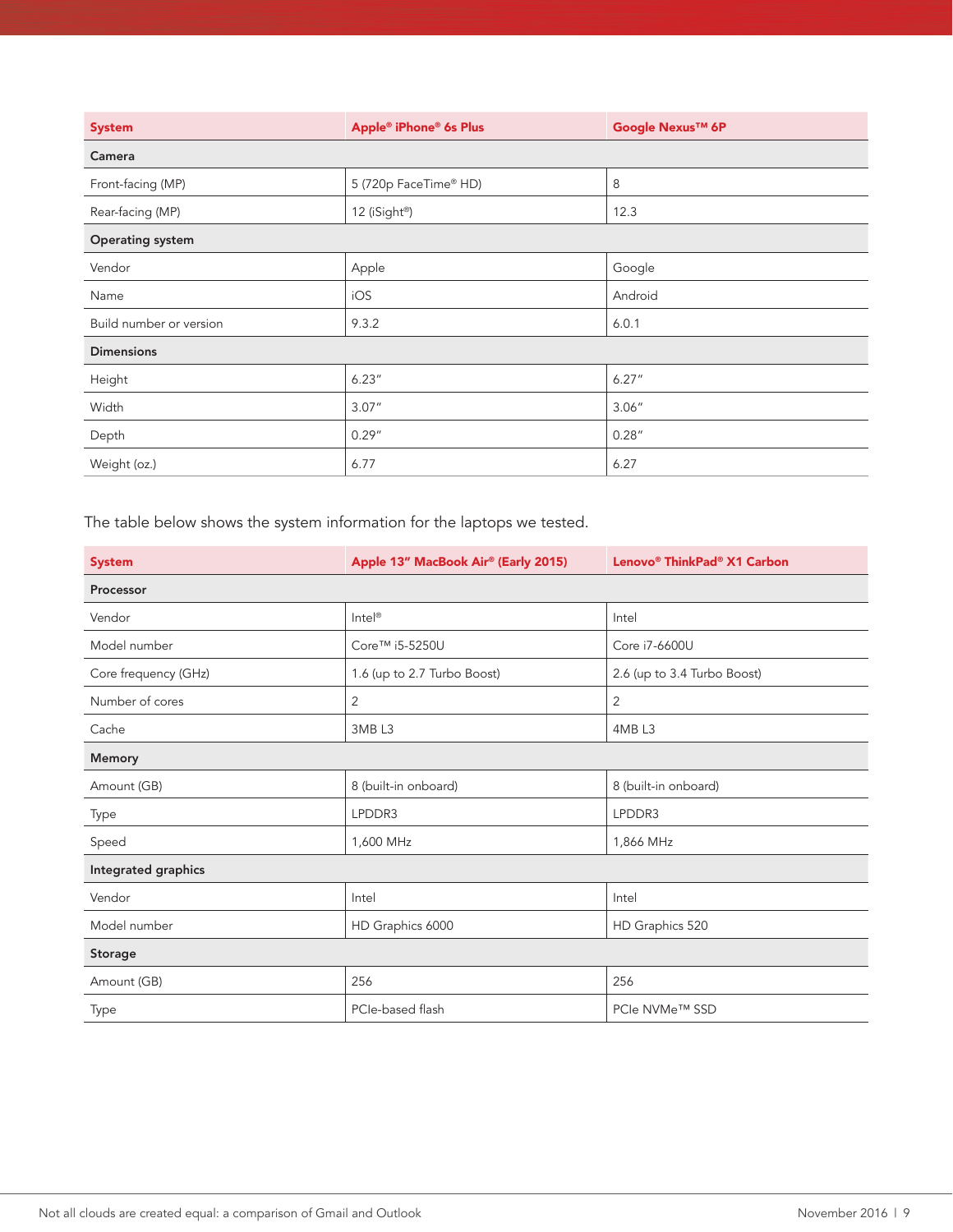| <b>System</b>           | Apple 13" MacBook Air® (Early 2015)   | Lenovo® ThinkPad® X1 Carbon         |
|-------------------------|---------------------------------------|-------------------------------------|
| Connectivity/expansion  |                                       |                                     |
| Wireless internet       | 802.11ac (802.11a/b/g/n compatible)   | 802.11ac (802.11a/b/g/n compatible) |
| Bluetooth               | 4.0                                   | 4.1                                 |
| <b>USB</b>              | $2 \times 3.0$                        | $3 \times 3.0$                      |
| Thunderbolt             | $2 \times 2$                          | N/A                                 |
| Video                   | N/A                                   | 1 x HDMI®, 1x Mini DisplayPort      |
| <b>Battery</b>          |                                       |                                     |
| Type                    | Lithium-polymer                       | Lithium-polymer                     |
| Size                    | Integrated                            | 4-cell                              |
| Rated capacity (Wh)     | 54                                    | 52                                  |
| <b>Display</b>          |                                       |                                     |
| Size                    | 13.3''                                | 14''                                |
| Type                    | LED-backlit glossy widescreen display | <b>LED IPS</b>                      |
| Resolution              | 1,440 x 900                           | 1,920 x 1,080                       |
| Touchscreen             | No                                    | No                                  |
| Operating system        |                                       |                                     |
| Vendor                  | Apple                                 | Microsoft                           |
| Name                    | OS X El Capitan                       | Windows 10 Pro                      |
| Build number or version | 10.11.4                               | 1511, OS Build 10586.318            |
| Camera                  |                                       |                                     |
| Front-facing            | 720p FaceTime HD                      | 720 <sub>p</sub>                    |
| <b>Dimensions</b>       |                                       |                                     |
| Height                  | $0.11''$ to $0.6''$                   | 0.6''                               |
| Width                   | 12.8''                                | 13.1''                              |
| Depth                   | 8.94"                                 | 9.00"                               |
| Weight (lb.)            | 2.96                                  | 2.58                                |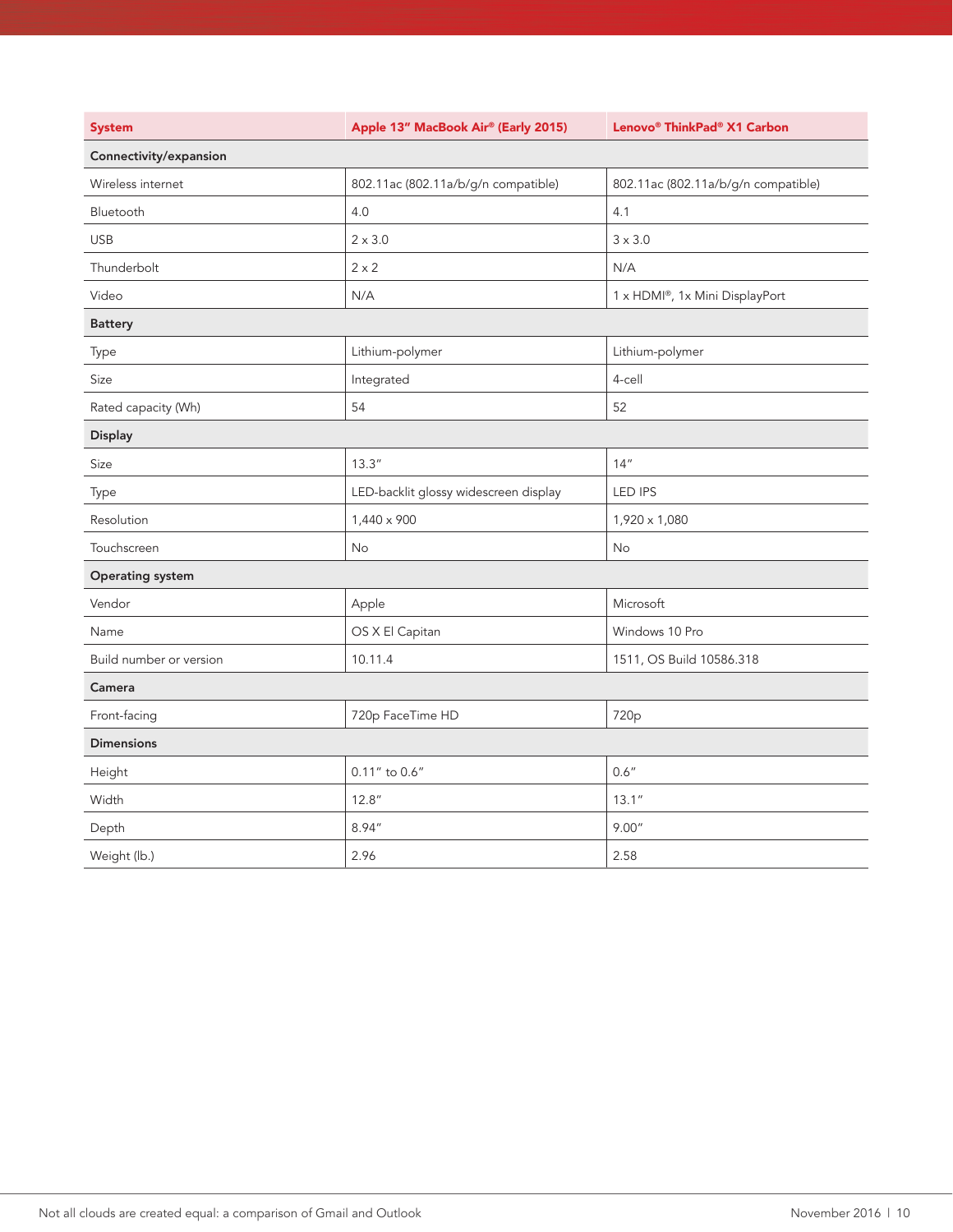## Appendix B – How we tested

### About our testing

#### Network infrastructure

We used two of each device under test. We connected the two devices in each pair to separate wireless networks. We connected the devices to the 5GHz band of identical, 802.11ac-based TP-Link AC1750 wireless routers. We configured each router identically but set them to use different channels to minimize interference from nearby networks. We ran all tests on a 100Mbps down and 20Mbps up connection.

#### Devices

- Lenovo ThinkPad X1 Carbon (Windows 10)
- Apple 13" MacBook Air (OS X El Capitan)
- Google Nexus 6P (Android 6.0.1)
- Apple iPhone 6s Plus (iOS 9.3)

#### OS and browser versions

- OS X El Capitan
	- Chrome 51.0.2704.84
	- Safari 9.1.1
- Windows 10
	- Chrome 51.0.2704.84
	- Edge 25.10586.0.0
- Android 6.0.1
- iOS 9.3.2

#### File corpus

We used the following files as attachments in all tests:

- SampleDoc.docx (1.3 MB)
- SamplePpt.pptx (4.4 MB)
- SampleXls.xlsx (1.3 MB)

### Running the laptop tests

Recording the time to open cloud-hosted document from emailed share link in online editor

- 1. Open a browser window, and navigate to Gmail or Outlook Online.
- 2. Prepare the stopwatch, and navigate to the email containing the share link for the document under test.
- 3. Simultaneously start the stopwatch and click the share link inside to open the document in the online editor (Google Docs or Microsoft Word Online).
- 4. When the document has fully loaded, stop the stopwatch. In G Suite, this is when the document is completely loaded and editable. In the Office 365 Online apps, this is when the document loads and can be viewed, but is not editable.
- 5. Record the result.
- 6. For Word Online, reset the stopwatch.
- 7. Click the Edit link and simultaneously start the stopwatch and from the drop-down menu, select Edit in browser.
- 8. When the document has fully loaded and is editable, stop the stopwatch.
- 9. Record the result, and add it to the result recorded in step 7 for the total time.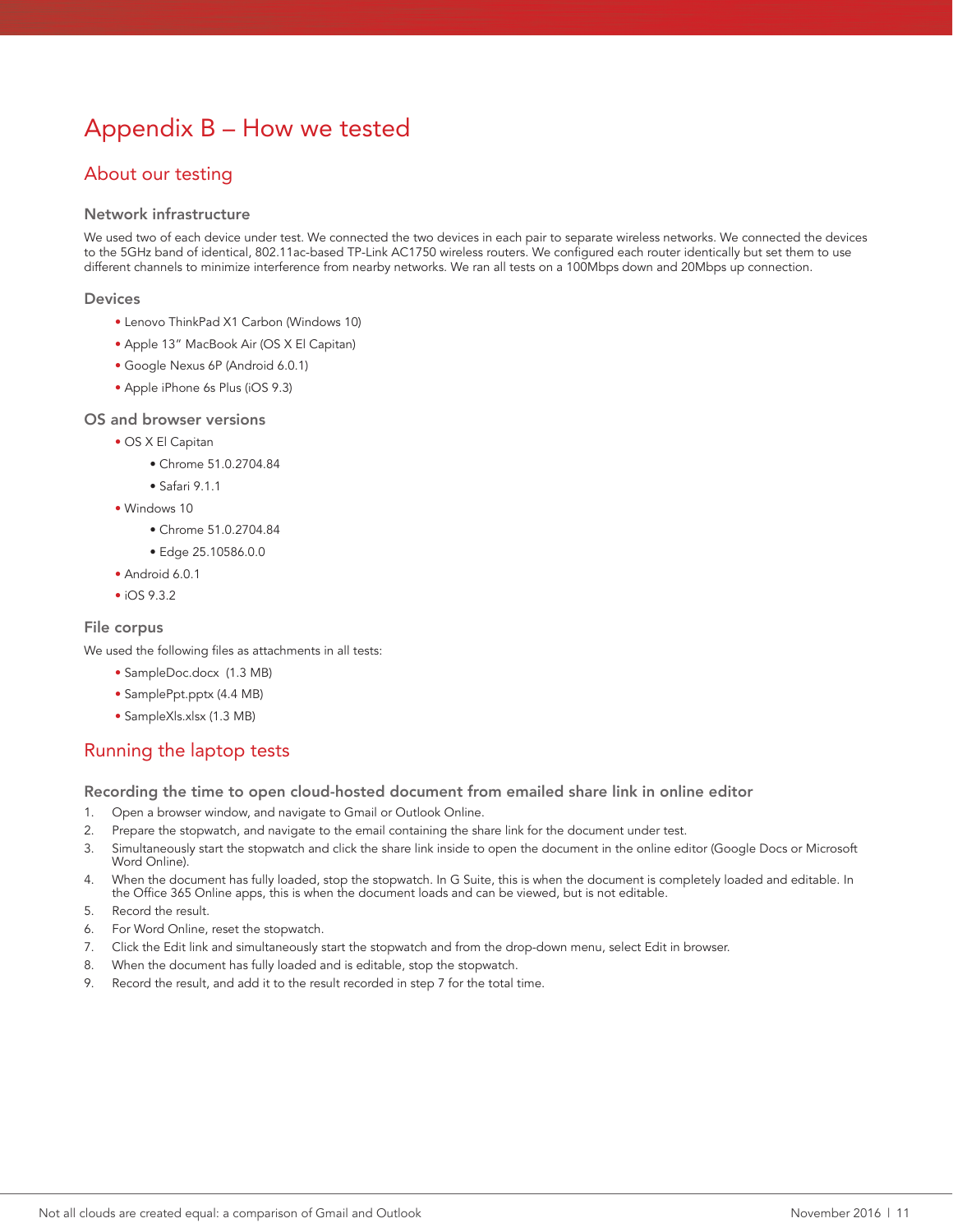#### Recording the time to receive email

- 1. Open the appropriate email client or browser-based email client for the cloud storage solution under test on Laptop 1, and open the same client on Laptop 2.
- 2. Open a new email message:
	- In Gmail, click Compose.
	- In Outlook Online, click New.
- 3. Attach the appropriate file to the email:
	- In Gmail, click Attach files, navigate to and select the correct file, and click Open.
	- In Outlook Online, click Attach, navigate to and select the correct file, and click Open. Select Attach as a copy when prompted.
- 4. Provide the Laptop 2 user's email address in the To field, provide a non-empty subject line, and prepare the stopwatch.
- 5. Simultaneously click Send and start the stopwatch.
- 6. When the email appears in the inbox on Laptop 2, stop the stopwatch.
- 7. Record the result.

#### Recording the time to save email attachment to cloud storage directory

- Open the appropriate email client or browser-based email client for the cloud storage solution under test on Laptop 1, and open the same client on Laptop 2.
- 2. Open a new email message:
	- In Gmail, click Compose.
	- In Outlook Online, click New.
- 3. Attach the appropriate file to the email:
	- In Gmail, click Attach files, navigate to and select the correct file, and click Open.
	- In Outlook Online, click Attach, navigate to and select the correct file, and click Open. Select Attach as a copy when prompted.
- 4. Provide the Laptop 2 user's email address in the To field, and provide a non-empty subject line.
- 5. Press Send.
- 6. On Laptop 2, when the email appears in the inbox, open the email, and prepare the stopwatch.
- 7. Simultaneously start the stopwatch and save the attachment to the cloud storage solution under test:
	- In Gmail, hover over the attachment, and click Save to Drive, and start the stopwatch.
	- In Outlook Online, press the drop-down arrow on the attachment, and click Save to OneDrive (Organization Name Here), and start the stopwatch.
- 8. When the file finishes saving, stop the stopwatch:
	- In Gmail, when the balloon that appears over the attachment says "Saved to Drive," stop the stopwatch.
	- In Outlook Online, when the status message on the attachment changes to a checkmark and "Saved to," stop the stopwatch.
- Record the result.

#### Recording the time to upload/send image attachment

- 1. Open the appropriate email client or browser-based email client under test on Laptop 1.
- 2. Open a new email message:
	- In Gmail, click Compose.
	- In Outlook Online, click New.
- 3. Provide the Laptop 2 user's email address in the To field, and provide a non-empty subject line.
- 4. Prepare the stopwatch, and time how long it takes to attach the appropriate file to the email:
	- In Gmail, click Attach files, navigate to and select the correct file, and simultaneously start the stopwatch and click Open.
	- In Outlook Online, click Attach, navigate to and select the correct file, and click Open. When prompted, select Attach as Copy and simultaneously start the stopwatch.
- 5. Use the following indicators to determine when the file under test has been uploaded successfully:
	- In Gmail, stop the stopwatch when the progress bar indicating upload progress for the attachment in the Compose screen fills and disappears.
	- In Outlook Online, stop the stopwatch when the spinning icon indicating the upload in progress for the attachment in the Compose screen disappears.
- 6. Record the result.